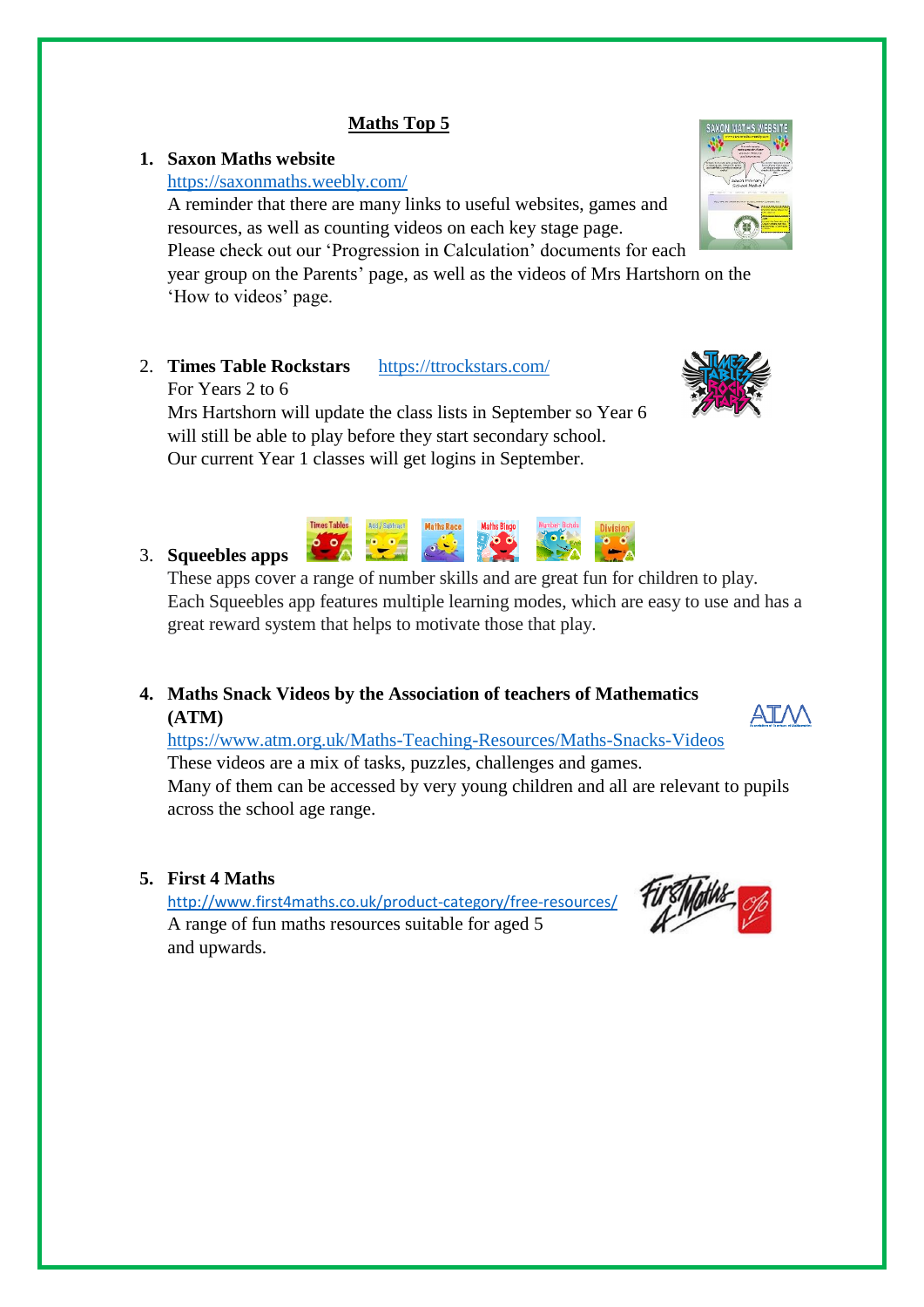# **English Top 5**

# **1. The Summer Reading Challenge**

This is the UK's biggest reading challenge for children aged four to eleven. It was started in 1999 and is run annually by The Reading Agency with the public library network, featuring different themes per year.



The **themes** this year are fairytales, mythology, and fantasy.

<https://summerreadingchallenge.org.uk/>



Remember you can also continue to use your Oxford Reading Tree Login throughout the summer holidays. Please see the table below for the login details:

| <b>Username</b> | <b>Password</b>   |
|-----------------|-------------------|
| saxonreception  | reception         |
| saxonyear1      | year1             |
| saxonyear2      | year <sub>2</sub> |
| saxonyear3      | year <sub>3</sub> |
| saxonyear4      | year4             |
| saxonyear5      | year <sub>5</sub> |
| saxonyear6      | year <sub>6</sub> |

# **2. My Dear New Friend**

The National Literacy Trust is pleased to support My Dear New Friend. The project encourages children to write letters to people living in care homes.

<https://literacytrust.org.uk/family-zone/mydearnewfriend/>



# **3. Listen to stories!**

CBeebies Bedtime Stories - [https://www.bbc.co.uk/iplayer/episodes/b00jdlm2/cbeebies](https://www.bbc.co.uk/iplayer/episodes/b00jdlm2/cbeebies-bedtime-stories)[bedtime-stories](https://www.bbc.co.uk/iplayer/episodes/b00jdlm2/cbeebies-bedtime-stories)

Audible – hundreds of free audiobooks to listen to. The books are divided by age and category; a variety of stories are available to stream including titles across six languages.

<https://stories.audible.com/start-listen>

Bool Trust – Enjoy storytime with free online books and videos, play games, win prizes, test your knowledge in book-themed quizzes, or even learn how to draw some of your favourite characters.



<https://www.booktrust.org.uk/books-and-reading/have-some-fun/>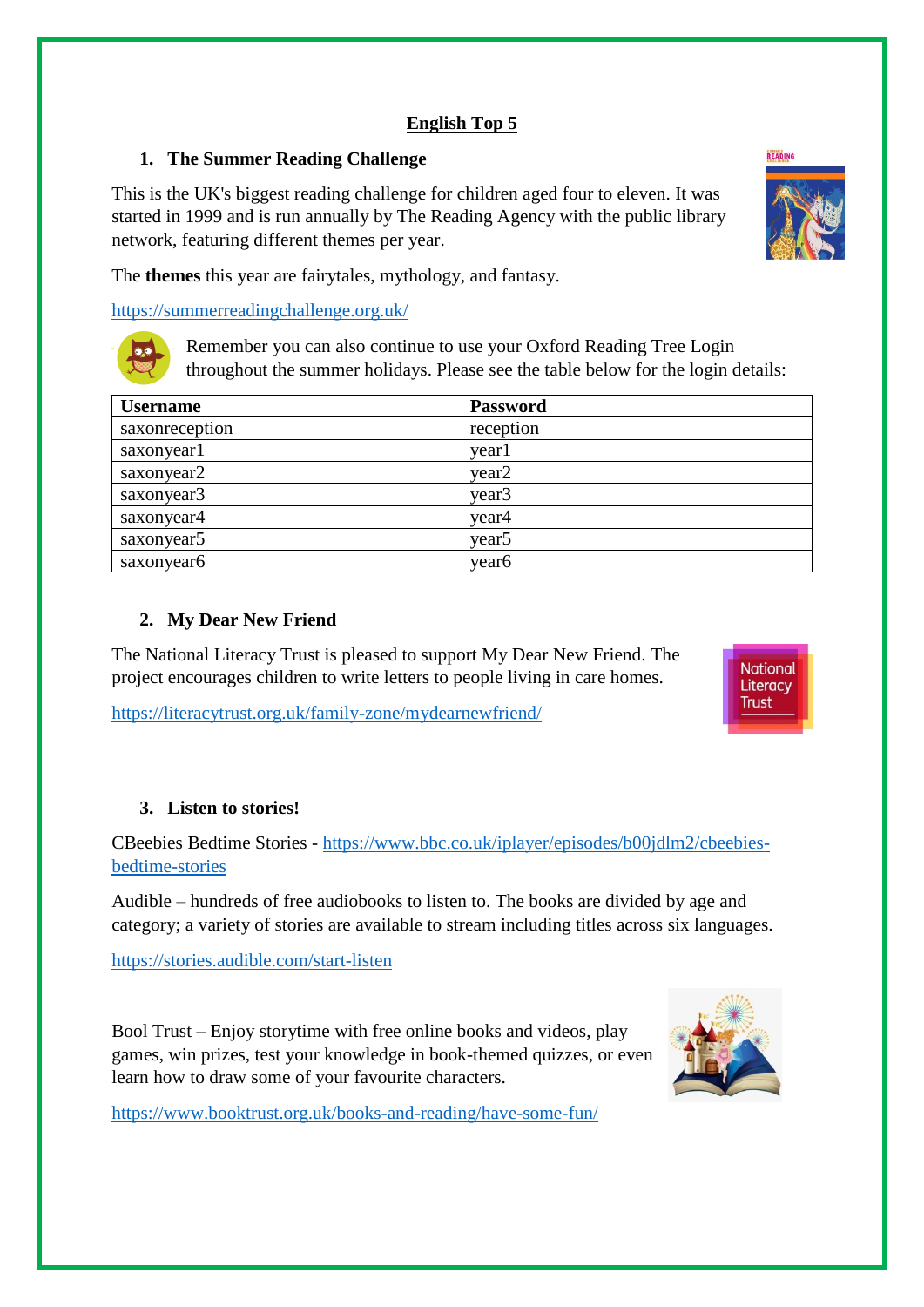The School Library Association – a collection of SLA resources including up-to-date links for online author events, digital escape rooms, online books and activities.

<https://www.sla.org.uk/school-closure-resources>

#### **4. Online Lessons**

The Oak National Academy, BBC Bitesize and The Shed School have produced many lessons, which are available to access for free on their websites.

<https://classroom.thenational.academy/year-groups> **OAK**<br>NATIONAL<br>ACADEMY <https://www.bbc.co.uk/bitesize/dailylessons> **Bitesize** <https://www.theshedschool.co.uk/home>

#### **Letters & Sounds Lessons**

Online Youtube lessons for children in Reception & KS1 to practise their phonics:

[https://www.youtube.com/channel/UCP\\_FbjYUP\\_UtldV2K\\_-niWw/videos](https://www.youtube.com/channel/UCP_FbjYUP_UtldV2K_-niWw/videos)



### **5. Teach Your Monster to Read**

Teach Your Monster to Read – this is free to play on laptops or desktops (£4.99 to download the app). Suitable for Reception, Year 1 and Year 2.

Teach Your Monster to Read is a game with different levels and kingdoms for children to complete. The children begin by designing their monster who they help to complete challenges using their sounds and knowledge of tricky words. When the children complete a kingdom, they being another adventure with their monster, which moves the children to another phase of phonics and group of tricky words.

<https://www.teachyourmonstertoread.com/about-the-game/why-is-it-free>